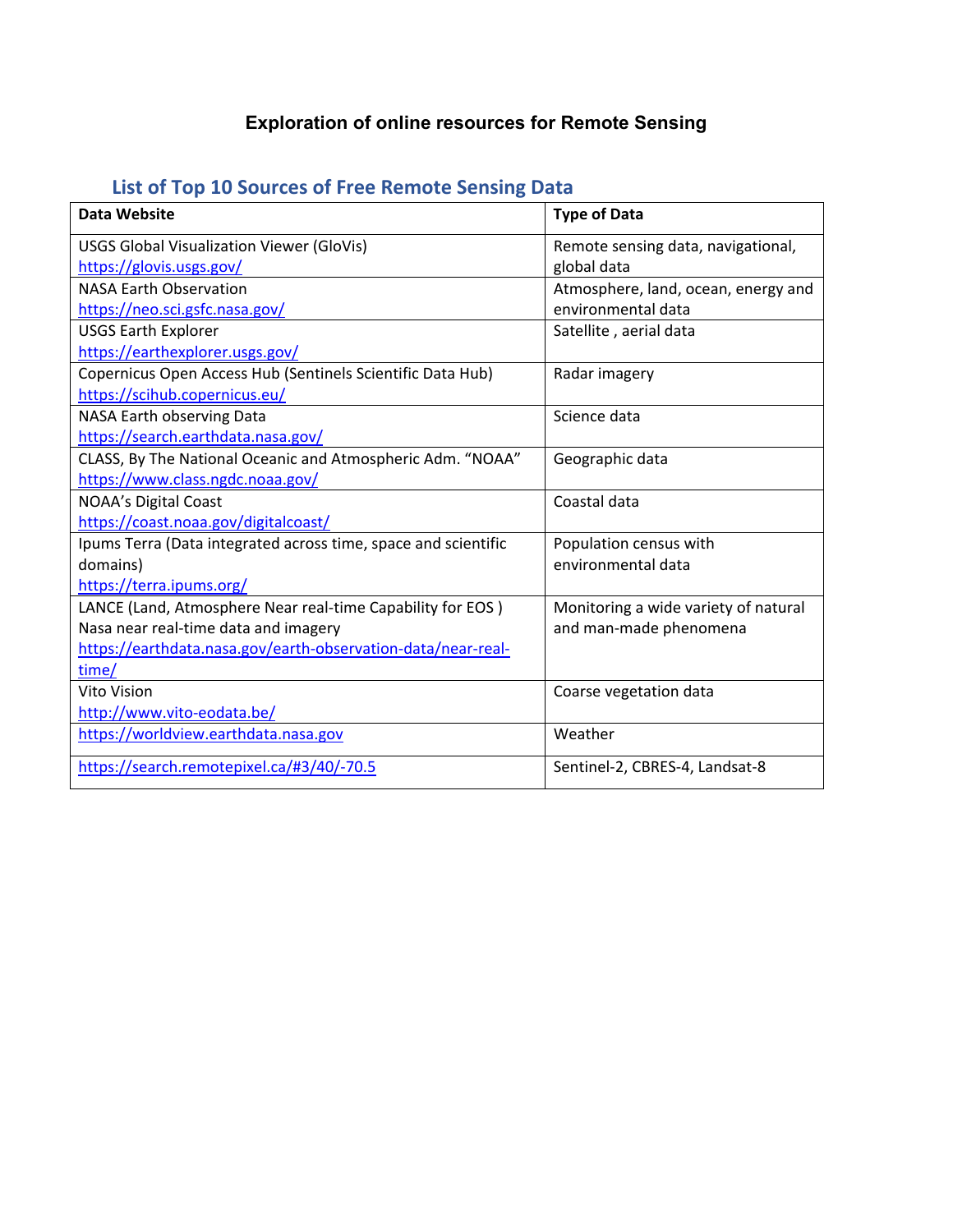## **List of Top 10 Sources of Free Remote Sensing Tutorial**

| <b>Tutorial Website link</b>                                                                                               | <b>Content of Tutorial (Keywords)</b>                                     |
|----------------------------------------------------------------------------------------------------------------------------|---------------------------------------------------------------------------|
| https://www.nrcan.gc.ca/maps-tools-publications/satellite-<br>imagery-air-photos/tutorial-fundamentals-remote-sensing/9309 | Canada Centre for Remote Sensing                                          |
| https://glovis.usgs.gov/QuickStart.shtml                                                                                   | <b>USGS</b>                                                               |
| https://www.ucl.ac.uk/EarthSci/people/lidunka/GEOL2014/Geoph<br>ysics%2010%20-Remote%20sensing/RST%20Part%20II.htm         | University College London                                                 |
| http://www.geoinfo.amu.edu.pl/wpk/rst/rst/Front/overview.html                                                              |                                                                           |
| https://clarklabs.org/remote-sensing-guide/                                                                                | Clark Labs                                                                |
| https://www.youtube.com/watch?v=eJFHMestpCo                                                                                | <b>NASA Earth Tutorial</b>                                                |
| https://crisp.nus.edu.sg/~research/tutorial/rsmain.htm                                                                     | Crisp                                                                     |
| https://rscc.umn.edu/                                                                                                      | Remote Sensing Core Curriculum                                            |
| https://americaview.org/program-areas/education/remote-<br>sensing-tutorials/                                              | <b>Various Tutorials</b>                                                  |
| https://landsat.gsfc.nasa.gov/a-world-bank-group-remote-sensing-<br>tutorial/                                              | Landsat Science                                                           |
| https://www.coursera.org/lecture/gis-applications/remote-<br>sensing-basics-wr6Kd                                          | R.S basics, Data Characteristics,<br>Imagery, NDVI, Classifying, Products |
| https://eo-college.org/courses/echoes-in-space/                                                                            | <b>Radar Remote Sensing</b>                                               |
| https://online-learning.harvard.edu/course/remote-sensing-data-<br>and-applications                                        | Remote Sensing Data and<br>Applications                                   |
| https://www.classcentral.com/course/swayam-remote-sensing-<br>and-gis-14272                                                | Data and Image Processing, Thermal,<br>Microwave, Image Spectroscopy, GIS |
| https://www.e-education.psu.edu/geog883/node/529                                                                           | Remote Sensing Workflow Tutorials,<br>GIS                                 |
| https://nature.berkeley.edu/~penggong/textbook/                                                                            | Remote Sensing, Imaging Analysis                                          |
| https://www.isprs.org/caravan/default.aspx                                                                                 | Remote Sensing and GIS, Watershed<br>Management                           |
| http://home.iitk.ac.in/~blohani/LiDARSchool2008/downloads.html                                                             | LIDAR                                                                     |
| http://www.cs.unc.edu/~marc/tutorial/                                                                                      | 3D Modeling from Images                                                   |
| https://delmar.instructure.com/courses/1271277                                                                             | GIS                                                                       |
| https://www.isprs.org/education/tutorials.aspx                                                                             | Photogrammetry tutorial                                                   |
| https://www.grss-ieee.org/wp-<br>content/uploads/2014/07/EN TUTORIAL COMPLETO.pdf                                          | Remote sensing principles                                                 |
| https://landsat.gsfc.nasa.gov/a-world-bank-group-remote-sensing-<br>tutorial/                                              | Landsat remote sensing                                                    |
| https://www.ucl.ac.uk/EarthSci/people/lidunka/GEOL2014/Geoph<br>ysics%2010%20-                                             | Introduction remote sensing                                               |